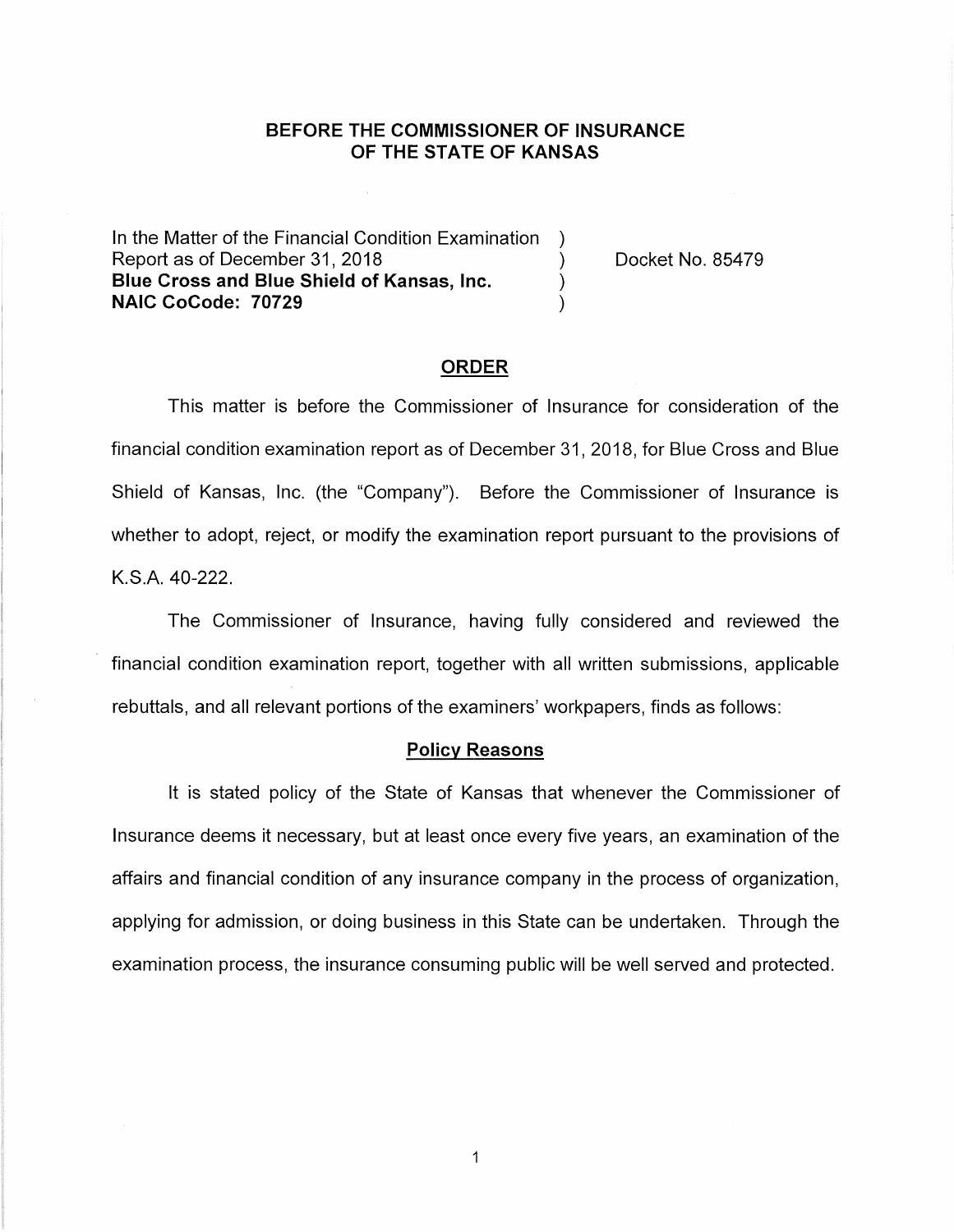### **Findings of Fact**

1. The Commissioner has jurisdiction over this matter pursuant to K.S.A. 40- **222.** 

2. The Kansas Insurance Department (the "Department") undertook an examination of Blue Cross and Blue Shield of Kansas, Inc. and completed that examination on June 24, 2020.

3. On July 9, 2020, the examiner-in-charge tendered and filed with the Department a verified written report of the examination within thirty (30) days following completion of the examination.

4. Following receipt of the verified report, the Department transmitted the report to the Company on August 7, 2020, with a duly executed notice advising the Company of its opportunity to prepare and submit to the Department a written submission or rebuttal with respect to any and all matters contained in the report. The Department further advised the Company that any written submission or rebuttal needed to be filed with the Department no later than thirty (30) days after receipt of the verified report.

5. Blue Cross and Blue Shield of Kansas, Inc. filed a written submission accepting the verified report on September 8, 2020.

6. Within thirty (30) days of the end of the time period allowed for written submission or rebuttal, the Commissioner of Insurance fully reviewed the report, together with all written submissions and rebuttals provided by the Company. The Commissioner of Insurance further reviewed all relevant workpapers.

7. No other written submissions or rebuttals were submitted by the Company.

2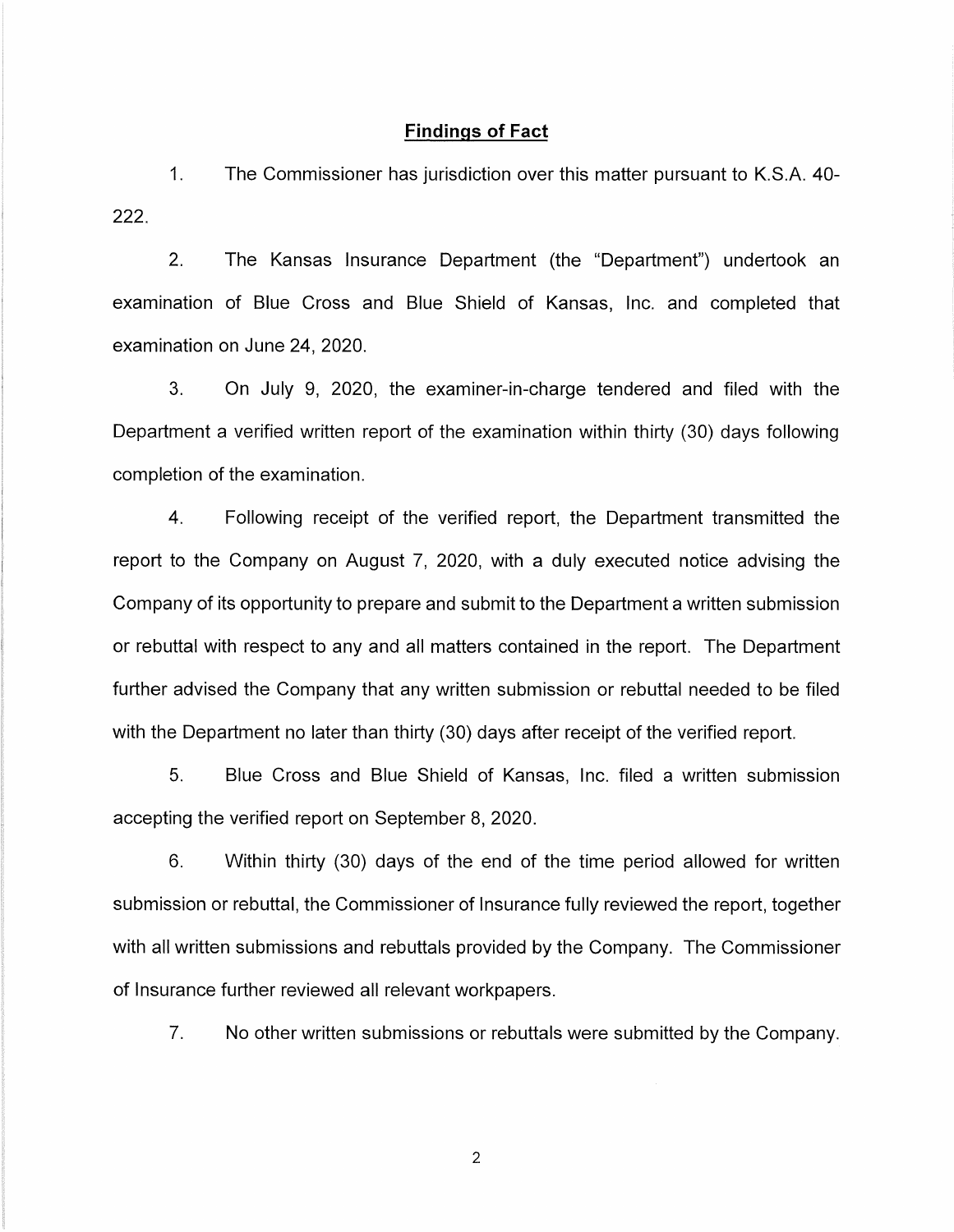# **Conclusion of Law**

### 8. K.S.A. 40-222(k)(2) provides:

"Within 30 days of the end of the period allowed for the receipt of written submissions or rebuttals, the commissioner shall fully consider and review the report, together with any written submissions or rebuttals and any relevant portions of the examiners workpapers and enter an order:

- (A) Adopting the examination report as filed or with modification or corrections. If the examination report reveals that the company is operating in violation of any law, regulation or prior order of the commissioner, the commissioner may order the company to take any action the commissioner considers necessary and appropriate to cure such violations; or
- (8) rejecting the examination report with directions to the examiners to reopen the examination for purposes of obtaining additional data, documentation or information, and refiling pursuant to subsection (k); or
- (C) call and conduct a fact-finding hearing in accordance with K.S.A. 40-281 and amendments thereto for purposes of obtaining additional documentation, data, information and testimony."
- 9. Based upon the Findings of Fact enumerated in paragraphs #1 through #7

above, the financial condition examination report as of December 31, 2018, of Blue Cross

and Blue Shield of Kansas, Inc. should be adopted.

10. This Order constitutes the Final Order in this matter.

# **IT IS THEREFORE, BY THE COMMISSIONER OF INSURANCE, ORDERED THAT:**

1. The financial condition examination report as of December 31, 2018, of Blue

Cross and Blue Shield of Kansas, Inc. is adopted.

2. The Commissioner of Insurance retains jurisdiction over this matter to issue

any and all further Orders deemed appropriate or to take such further action necessary to dispose of this matter.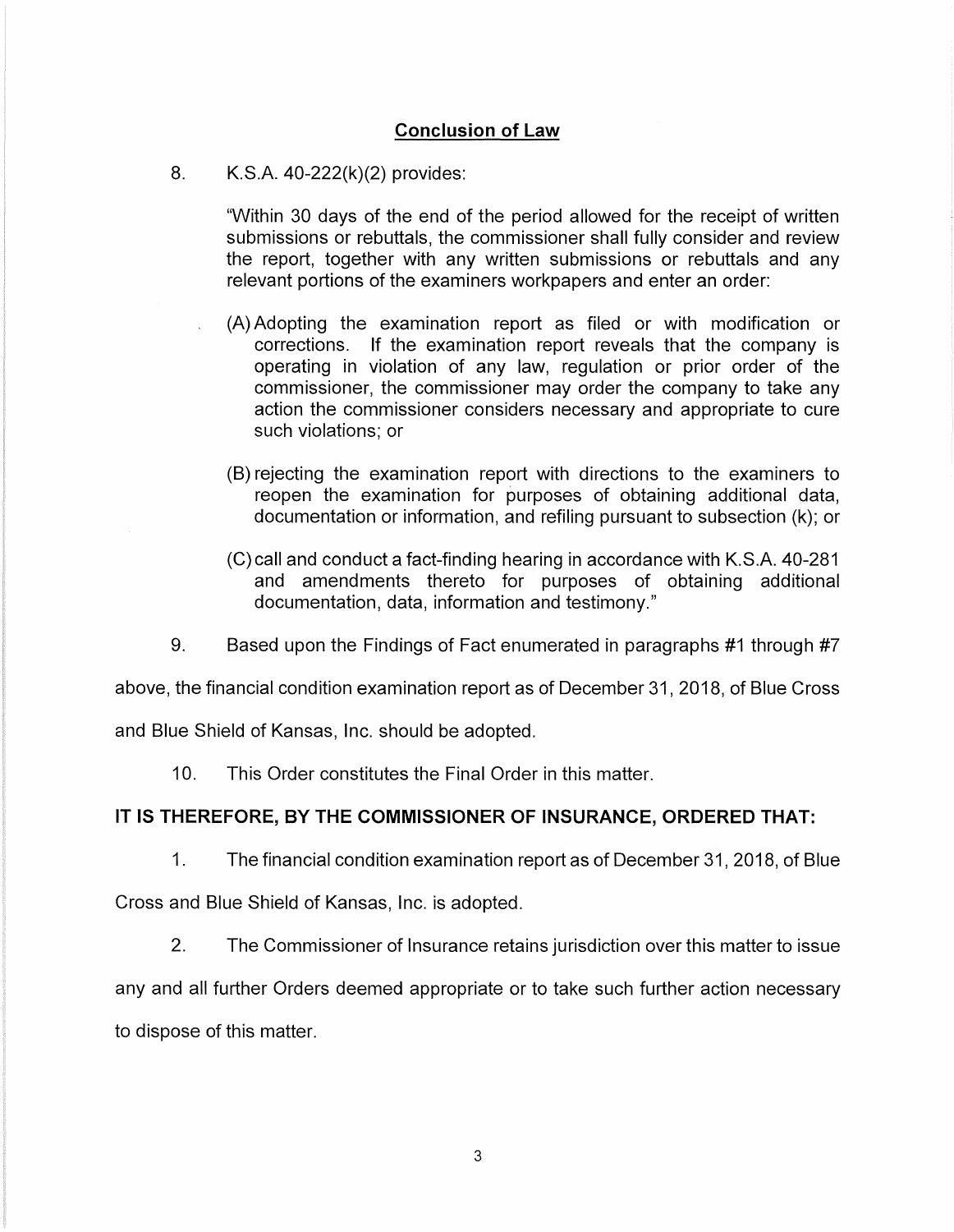3. Within thirty (30) days of the issuance of the adopted report, the Company shall file affidavits executed by each of its directors stating under oath that they have received a copy of the adopted report and related orders.

4. The Commissioner of Insurance shall hold the content of the examination report as private and confidential information for a period of thirty (30) days. Thereafter, the Commissioner may open the report for public inspection so long as no court of competent jurisdiction has stayed its publication.

IT IS SO ORDERED THIS  $\oint_{\mathcal{O}} \frac{f}{f}$  DAY OF OCTOBER, 2020, IN THE CITY OF **TOPEKA, COUNTY OF SHAWNEE, STATE OF KANSAS.** 



whurt

 $cki$  Schmidt Commissioner of Insurance

Approved by the Kansas Insurance Department Legal Division

Department Legal Division<br>Paige Blevins<br>Staff Attorney